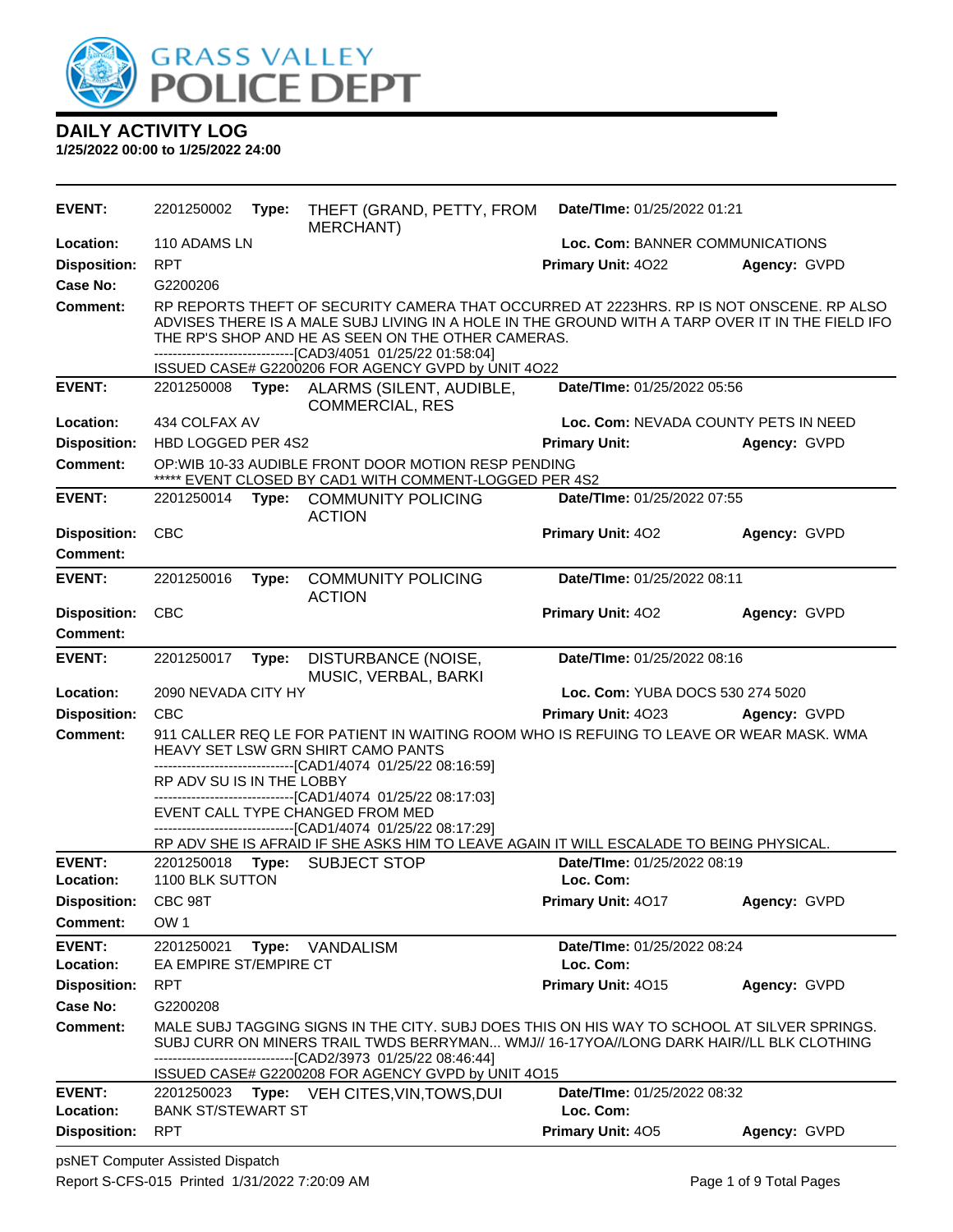

| Case No:            | G2200207                                                                                                 |       |                                                                                                                      |                             |                                          |  |  |
|---------------------|----------------------------------------------------------------------------------------------------------|-------|----------------------------------------------------------------------------------------------------------------------|-----------------------------|------------------------------------------|--|--|
| <b>Comment:</b>     | OW USPS TRUCK AND ANOTHER VEH                                                                            |       |                                                                                                                      |                             |                                          |  |  |
|                     | -------------------------------[CAD2/3973 01/25/22 08:33:45]                                             |       |                                                                                                                      |                             |                                          |  |  |
|                     | EVENT LOCATION CHANGED FROM BANK/STEWART<br>-------------------------------[CAD2/3973 01/25/22 08:37:07] |       |                                                                                                                      |                             |                                          |  |  |
|                     |                                                                                                          |       | ISSUED CASE# G2200207 FOR AGENCY GVPD by UNIT 4O5                                                                    |                             |                                          |  |  |
| <b>EVENT:</b>       |                                                                                                          |       | 2201250030 Type: FOOT PATROL                                                                                         | Date/TIme: 01/25/2022 09:20 |                                          |  |  |
| Location:           | ADAMS LN                                                                                                 |       |                                                                                                                      | Loc. Com:                   |                                          |  |  |
| <b>Disposition:</b> | <b>CBC</b>                                                                                               |       |                                                                                                                      | Primary Unit: 4017          | Agency: GVPD                             |  |  |
| <b>Comment:</b>     | OW IN THE WOODS AT TOP OF STREET                                                                         |       |                                                                                                                      |                             |                                          |  |  |
| <b>EVENT:</b>       | Date/TIme: 01/25/2022 09:33<br>2201250034 Type:<br>DRUGS (ANY NARCOTIC<br><b>RELATED OFFENSE)</b>        |       |                                                                                                                      |                             |                                          |  |  |
| Location:           | 129 S AUBURN ST                                                                                          |       |                                                                                                                      |                             | Loc. Com: GRASS VALLEY POLICE DEPARTMENT |  |  |
| <b>Disposition:</b> | <b>RPT</b>                                                                                               |       |                                                                                                                      | Primary Unit: 4D13          | Agency: GVPD                             |  |  |
| Case No:            | G2200209                                                                                                 |       |                                                                                                                      |                             |                                          |  |  |
| <b>Comment:</b>     |                                                                                                          |       | --------------------------------[CAD2/3973 01/25/22 09:33:16]                                                        |                             |                                          |  |  |
|                     |                                                                                                          |       | EVENT LOCATION CHANGED FROM GVPD                                                                                     |                             |                                          |  |  |
|                     |                                                                                                          |       | ---------------------------------[CAD2/3973_01/25/22_09:33:19]<br>ISSUED CASE# G2200209 FOR AGENCY GVPD by UNIT 4D13 |                             |                                          |  |  |
| <b>EVENT:</b>       |                                                                                                          |       | 2201250035 Type: COMMUNITY POLICING                                                                                  | Date/TIme: 01/25/2022 09:34 |                                          |  |  |
|                     |                                                                                                          |       | <b>ACTION</b>                                                                                                        |                             |                                          |  |  |
| Location:           | 10609 ALTA ST                                                                                            |       |                                                                                                                      |                             | Loc. Com: MAUTINO PARK                   |  |  |
| <b>Disposition:</b> | <b>CBC</b>                                                                                               |       |                                                                                                                      | Primary Unit: 402           | Agency: GVPD                             |  |  |
| <b>Comment:</b>     |                                                                                                          |       | -------------------------------[CAD2/3973 01/25/22 09:47:25]<br>EVENT LOCATION CHANGED FROM 10609 ALTA ST            |                             |                                          |  |  |
| <b>EVENT:</b>       | 2201250038 Type: ABANDONED VEHICLES                                                                      |       |                                                                                                                      | Date/TIme: 01/25/2022 09:41 |                                          |  |  |
| <b>Disposition:</b> | <b>CBC</b>                                                                                               |       |                                                                                                                      | <b>Primary Unit: 4R6</b>    | Agency: GVPD                             |  |  |
| <b>Comment:</b>     |                                                                                                          |       |                                                                                                                      |                             |                                          |  |  |
| <b>EVENT:</b>       | 2201250039                                                                                               | Type: | 911 UNKNOWN                                                                                                          | Date/TIme: 01/25/2022 09:45 |                                          |  |  |
|                     |                                                                                                          |       | (HANGUPS, ABAN'S)                                                                                                    |                             |                                          |  |  |
| Location:           |                                                                                                          |       | LAT: 39.23408200 LONG: -121.039112                                                                                   | Loc. Com:                   |                                          |  |  |
| <b>Disposition:</b> | <b>INF</b>                                                                                               |       |                                                                                                                      | <b>Primary Unit:</b>        | Agency: GVPD                             |  |  |
| <b>Comment:</b>     | 911 ABAN                                                                                                 |       | --------------------------[CAD1/4074_01/25/22 09:46:26]                                                              |                             |                                          |  |  |
|                     | VM LEFT ON CB                                                                                            |       |                                                                                                                      |                             |                                          |  |  |
|                     | <b>LOG PER 4015</b>                                                                                      |       | ---------------------------------[CAD2/3973_01/25/22_09:59:42]                                                       |                             |                                          |  |  |
|                     | ***** EVENT CLOSED BY CAD1                                                                               |       |                                                                                                                      |                             |                                          |  |  |
| <b>EVENT:</b>       | 2201250040                                                                                               | Type: | <b>SUBJECT STOP</b>                                                                                                  | Date/TIme: 01/25/2022 09:46 |                                          |  |  |
| Location:           | 129 W MCKNIGHT WY                                                                                        |       |                                                                                                                      | Loc. Com: SPD               |                                          |  |  |
| <b>Disposition:</b> | CBC 98T                                                                                                  |       |                                                                                                                      | Primary Unit: 4017          | Agency: GVPD                             |  |  |
| <b>Comment:</b>     | OW 2 IFO STORE                                                                                           |       |                                                                                                                      |                             |                                          |  |  |
|                     |                                                                                                          |       | ------------------[CAD2/3973_01/25/22_09:46:32]<br>EVENT LOCATION CHANGED FROM SPD                                   |                             |                                          |  |  |
| <b>EVENT:</b>       | 2201250053 <b>Type:</b>                                                                                  |       | 911 UNKNOWN<br>(HANGUPS, ABAN'S)                                                                                     | Date/TIme: 01/25/2022 10:20 |                                          |  |  |
| Location:           | <b>104 CARRIAGE LN</b>                                                                                   |       |                                                                                                                      | Loc. Com:                   |                                          |  |  |
| <b>Disposition:</b> | <b>HBD</b>                                                                                               |       |                                                                                                                      | <b>Primary Unit:</b>        | Agency: GVPD                             |  |  |
|                     |                                                                                                          |       |                                                                                                                      |                             |                                          |  |  |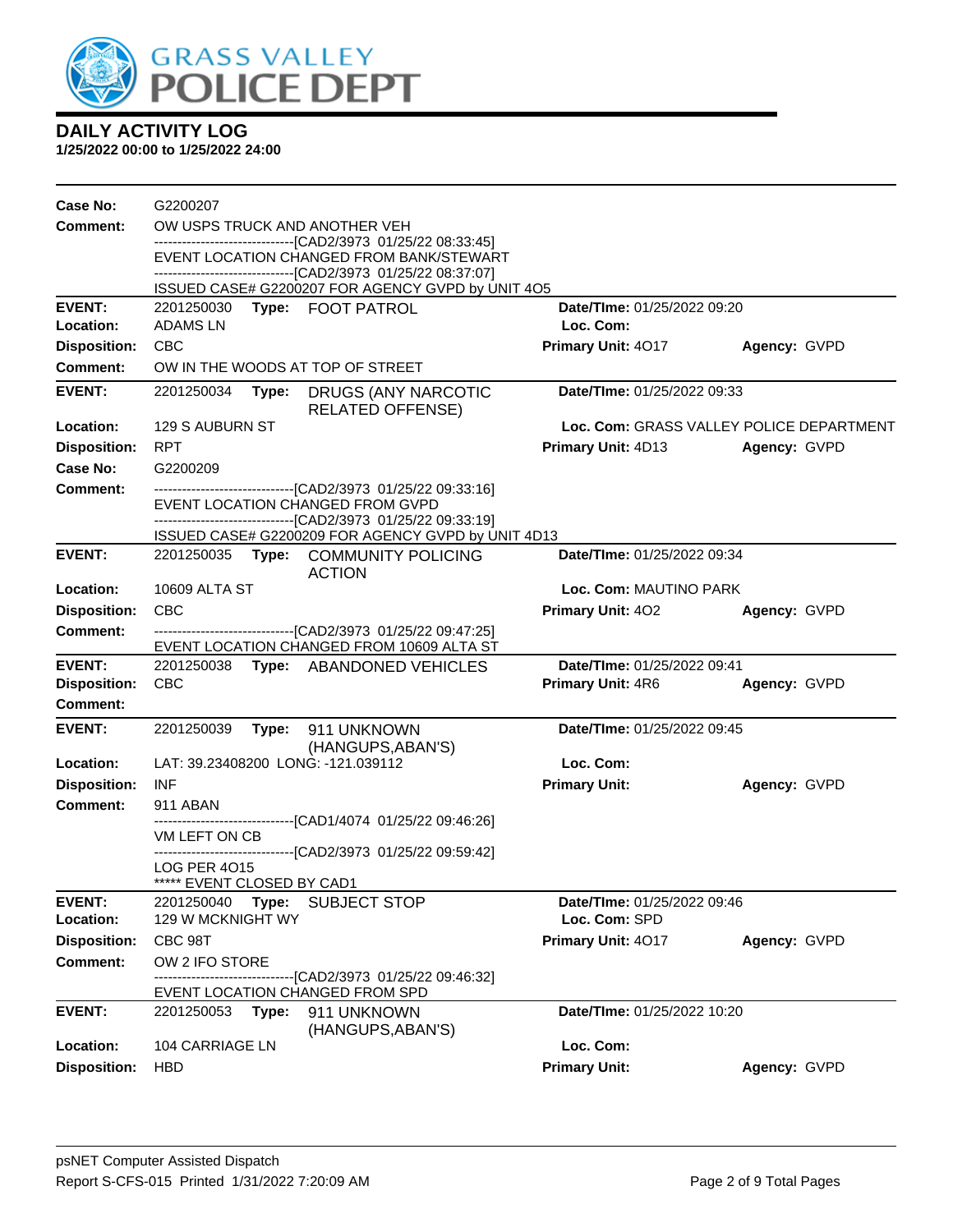

| Comment:            | 911 CALLER STATED ACCIDENTAL AND DISCONNECTED                                                             |                                    |              |  |  |  |
|---------------------|-----------------------------------------------------------------------------------------------------------|------------------------------------|--------------|--|--|--|
|                     | -------------------------------[CAD1/4074 01/25/22 10:20:42]<br>ON CB RP ADV C4, ACCIDENTAL               |                                    |              |  |  |  |
|                     | --------------------------------[CAD2/3973 01/25/22 10:38:59]<br><b>LOG PER 4015</b>                      |                                    |              |  |  |  |
|                     | ***** EVENT CLOSED BY CAD2                                                                                |                                    |              |  |  |  |
| <b>EVENT:</b>       | 2201250059 Type: ANIMALS (ABUSE, LOOSE,<br>FOUND, INJURED)                                                | Date/TIme: 01/25/2022 10:35        |              |  |  |  |
| Location:           | 853 DORIS DR                                                                                              | Loc. Com:                          |              |  |  |  |
| <b>Disposition:</b> | <b>CBC DOG REUNITED</b>                                                                                   | <b>Primary Unit: 4Z32</b>          | Agency: GVPD |  |  |  |
| <b>Comment:</b>     | <b>STRAY DOGS</b>                                                                                         |                                    |              |  |  |  |
|                     | --------------------------------[CAD2/3973 01/25/22 10:51:47]<br>EVENT LOCATION CHANGED FROM CYPRESS HILL |                                    |              |  |  |  |
| <b>EVENT:</b>       | 2201250061 Type: FOLLOWUP                                                                                 | Date/TIme: 01/25/2022 10:46        |              |  |  |  |
| Location:           | 548 FAWCETT ST                                                                                            | Loc. Com:                          |              |  |  |  |
| <b>Disposition:</b> | <b>CBC</b>                                                                                                | <b>Primary Unit: 4R6</b>           | Agency: GVPD |  |  |  |
| <b>Comment:</b>     | -------------------------------[CAD2/3973 01/25/22 10:47:26]                                              |                                    |              |  |  |  |
|                     | EVENT LOCATION CHANGED FROM 548 FAWCETT                                                                   |                                    |              |  |  |  |
| <b>EVENT:</b>       | 2201250063 Type: 911 UNKNOWN<br>(HANGUPS, ABAN'S)                                                         | Date/TIme: 01/25/2022 10:55        |              |  |  |  |
| <b>Location:</b>    | 280 SIERRA COLLEGE DR # 120                                                                               | Loc. Com:                          |              |  |  |  |
| <b>Disposition:</b> | <b>HBD</b>                                                                                                | <b>Primary Unit:</b>               | Agency: GVPD |  |  |  |
| <b>Comment:</b>     | 911 ABAN                                                                                                  |                                    |              |  |  |  |
|                     | -------------------------[CAD1/4074 01/25/22 10:56:40]                                                    |                                    |              |  |  |  |
|                     | LINE RINGS, NO ANSWER<br>-------------------------------[CAD2/3973 01/25/22 11:12:42]                     |                                    |              |  |  |  |
|                     | <b>LOG PER 4015</b>                                                                                       |                                    |              |  |  |  |
| <b>EVENT:</b>       | ***** EVENT CLOSED BY CAD2                                                                                | Date/TIme: 01/25/2022 11:07        |              |  |  |  |
| Location:           | 2201250065 Type: EXTRA PATROL<br>111 W MCKNIGHT WY                                                        | Loc. Com: KMART                    |              |  |  |  |
| <b>Disposition:</b> | <b>CBC</b>                                                                                                | <b>Primary Unit: 4017</b>          | Agency: GVPD |  |  |  |
| <b>Comment:</b>     | --------------------------------[CAD2/3973 01/25/22 11:08:48]                                             |                                    |              |  |  |  |
|                     | EVENT LOCATION CHANGED FROM 111 W MCKNIGHT WY                                                             |                                    |              |  |  |  |
| <b>EVENT:</b>       | 2201250069<br>DISTURBANCE (NOISE,<br>Type:<br>MUSIC, VERBAL, BARKI                                        | Date/TIme: 01/25/2022 11:19        |              |  |  |  |
| Location:           | 470 SEARLS AV                                                                                             | Loc. Com: FOREST CHARTER SCHOOL    |              |  |  |  |
| <b>Disposition:</b> |                                                                                                           |                                    | Agency: GVPD |  |  |  |
|                     | <b>CNOP</b>                                                                                               | Primary Unit: 4023                 |              |  |  |  |
| <b>Comment:</b>     | DISPATCH FOR BUS RPTG TWO MALES IN 415P.                                                                  |                                    |              |  |  |  |
|                     | ------------------------------[CAD1/4074_01/25/22 11:18:31]<br>SUBBJ O ZION                               |                                    |              |  |  |  |
|                     | -------------------------[CAD2/3973 01/25/22 11:19:10]                                                    |                                    |              |  |  |  |
|                     | RELATED TO NCPD 2201250068<br>-------------------------------[CAD1/4074 01/25/22 11:20:06]                |                                    |              |  |  |  |
|                     | ONE MALE WEARING FLAG FACIAL MASK                                                                         |                                    |              |  |  |  |
|                     | -------------------------------[CAD1/4074 01/25/22 11:21:08]                                              |                                    |              |  |  |  |
| <b>EVENT:</b>       | RP ADV NO LONGER PHYSICAL, ONE SUBJ SITTING ON BENCH, OTHER SUBJ LEFT<br>2201250071 Type: ORDINANCES      | <b>Date/Time: 01/25/2022 11:26</b> |              |  |  |  |
| Location:           | (COUNTY/MUNICIPAL)<br>111 W MCKNIGHT WY                                                                   | Loc. Com: KMART                    |              |  |  |  |
| <b>Disposition:</b> | <b>CBC</b>                                                                                                | Primary Unit: 4017                 | Agency: GVPD |  |  |  |
| <b>Comment:</b>     | PROPERTY MANAGER REQUESTING OFFICER RESPOND<br>--------------------[CAD2/3973_01/25/22 11:33:03]          |                                    |              |  |  |  |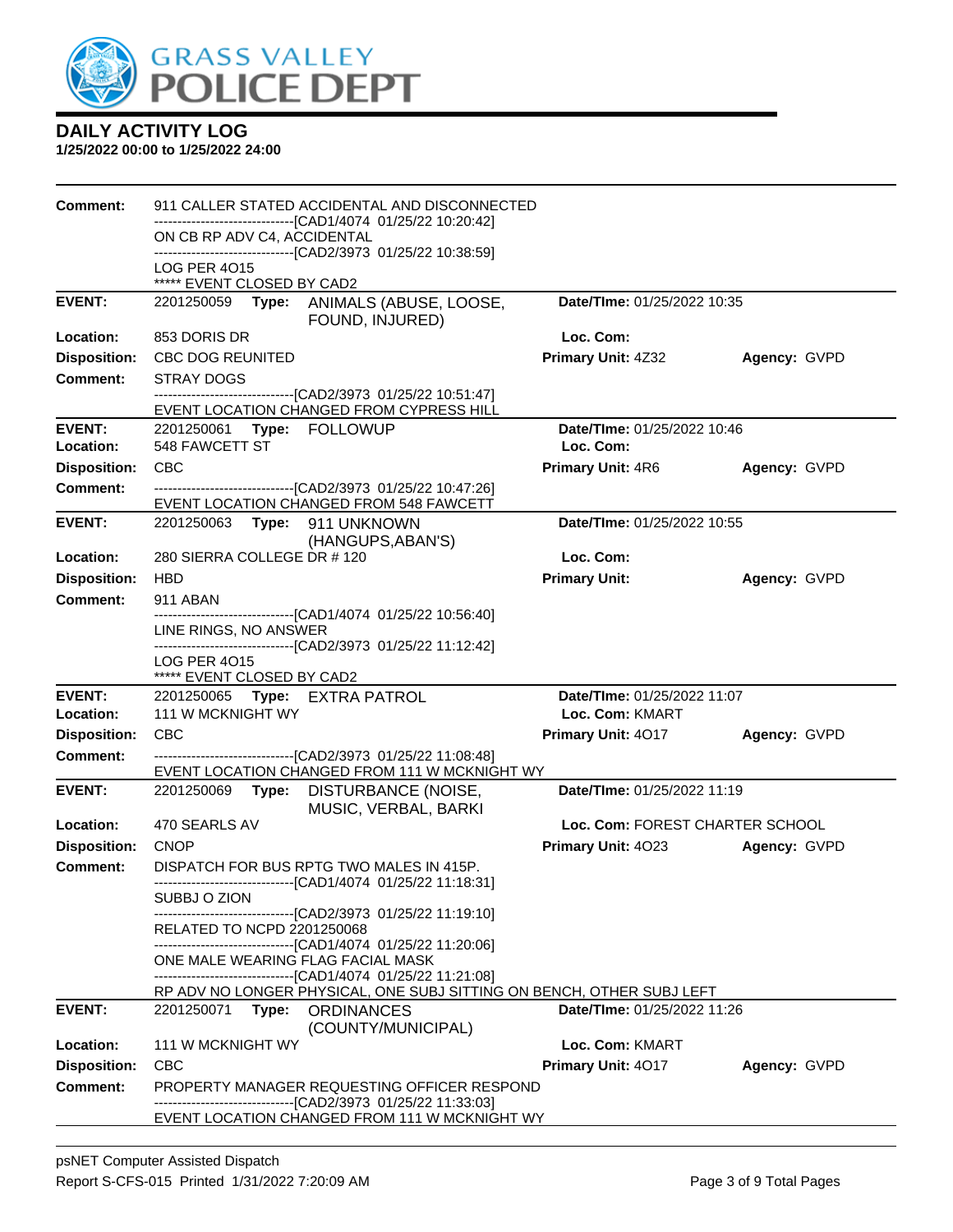

| <b>EVENT:</b>       | 2201250075                 | Type: | <b>ORDINANCES</b><br>(COUNTY/MUNICIPAL)                                                                                                                                                                                                                           | Date/TIme: 01/25/2022 11:48                         |              |
|---------------------|----------------------------|-------|-------------------------------------------------------------------------------------------------------------------------------------------------------------------------------------------------------------------------------------------------------------------|-----------------------------------------------------|--------------|
| Location:           | 1230 EA MAIN ST            |       | Loc. Com: COUNTRY COFFEE                                                                                                                                                                                                                                          |                                                     |              |
| <b>Disposition:</b> |                            |       |                                                                                                                                                                                                                                                                   | Primary Unit: 4023                                  | Agency: GVPD |
| <b>Comment:</b>     |                            |       | RP RPTG TWO TRANSIENTS CAMPING IN THE BACK OF BSN. RP STATES SUBJ HAVE A CART WITH THEM<br>AND IT HAS AN AXE INSIDE. RP ADV THEY HAVE BEEN THERE SINCE THURSDAY. UNK IF SUBJ ARE<br>PHYSICALLY THERE NOW, BUT KEEP RETURNING.                                     |                                                     |              |
| <b>EVENT:</b>       | 2201250077                 | Type: | <b>ORDINANCES</b><br>(COUNTY/MUNICIPAL)                                                                                                                                                                                                                           | Date/TIme: 01/25/2022 11:50                         |              |
| <b>Disposition:</b> | <b>CBC</b>                 |       |                                                                                                                                                                                                                                                                   | Primary Unit: 4017                                  | Agency: GVPD |
| <b>Comment:</b>     |                            |       |                                                                                                                                                                                                                                                                   |                                                     |              |
| <b>EVENT:</b>       | 2201250078                 | Type: | TRAFFIC (DUI, PARKING,<br>SPEED, HAZ                                                                                                                                                                                                                              | Date/TIme: 01/25/2022 11:54                         |              |
| Location:           | 405 S AUBURN ST            |       |                                                                                                                                                                                                                                                                   | Loc. Com: STAGECOACH MOTEL TWD<br><b>DOWTOWN</b>    |              |
| <b>Disposition:</b> | UTL                        |       |                                                                                                                                                                                                                                                                   | Primary Unit: 4015                                  | Agency: GVPD |
| <b>Comment:</b>     |                            |       | RP RPTG 23103 SPEEDING 60 MPH DIRTY GRN TOYT HIGLANDER 4X4 LP: 6VKA562 RAN 3 STOP SIGNS AND<br>TAILGATING. VEH ALMOST HIT HER.<br>--------------------------------[CAD2/3973 01/25/22 11:55:36]                                                                   |                                                     |              |
|                     | <b>VOICED</b>              |       |                                                                                                                                                                                                                                                                   |                                                     |              |
| <b>EVENT:</b>       | 2201250080                 | Type: | THEFT (GRAND, PETTY, FROM<br><b>MERCHANT)</b>                                                                                                                                                                                                                     | Date/TIme: 01/25/2022 11:59                         |              |
| Location:           | 228 SUTTON WY #101         |       |                                                                                                                                                                                                                                                                   | Loc. Com: OAK RIDGE APARTMENTS                      |              |
| <b>Disposition:</b> | CBC                        |       |                                                                                                                                                                                                                                                                   | Primary Unit: 4023                                  | Agency: GVPD |
| <b>Comment:</b>     |                            |       | REQ 10-21 REF THEFT OF ITEMS FROM RESIDENCE BY RPS EX-BOYFRIEND WHILE RP WAS IN JAIL                                                                                                                                                                              |                                                     |              |
| <b>EVENT:</b>       | 2201250083                 | Type: | DISTURBANCE (NOISE,<br>MUSIC, VERBAL, BARKI                                                                                                                                                                                                                       | Date/TIme: 01/25/2022 12:08                         |              |
| Location:           | 155 GLASSON WY             |       |                                                                                                                                                                                                                                                                   | Loc. Com: SIERRA NEVADA MEMORIAL<br><b>HOSPITAL</b> |              |
| <b>Disposition:</b> | <b>AST</b>                 |       |                                                                                                                                                                                                                                                                   | Primary Unit: 4023                                  | Agency: GVPD |
| <b>Comment:</b>     |                            |       | NURSE RPTG 18 YOA ON 5150 HOLD TRYING TO ELOPE. WMA RED HAIR LSW PURPLE GOWN BLU PANTS<br>YELLOW SOCKS. JUST LEFT OUT THE ER DOORS. SECURITY IS FOLLOWING<br>-------------------------------[CAD1/4074 01/25/22 12:08:38]                                         |                                                     |              |
|                     |                            |       | SUBJ IS YELLING AND UPSET. SUBJ ON DANGER TO OTHERS HOLD<br>---------------------------------[CAD1/4074 01/25/22 12:09:45]                                                                                                                                        |                                                     |              |
|                     |                            |       | ADD'T 911 CALLER RPTG SUBJ HEADING TWD DORSEY FROM                                                                                                                                                                                                                |                                                     |              |
|                     |                            |       | -------------------------------[CAD1/4074 01/25/22 12:10:02]<br>EVENT LOCATION CHANGED FROM 129 S AUBURN ST GV<br>-------------------------------[CAD1/4074 01/25/22 12:25:17]                                                                                    |                                                     |              |
|                     |                            |       | RP RPTG SUBJ IS AT SHELL GAS STATION<br>---------------------------------[CAD1/4074 01/25/22 12:25:23]                                                                                                                                                            |                                                     |              |
|                     | ON E MAIN                  |       | -------------------------------[CAD1/4074 01/25/22 12:26:19]                                                                                                                                                                                                      |                                                     |              |
|                     |                            |       | RP ADV SUBJ TRIED TO FORCE HIS WAY INTO NEIGHBORS HOME. 891 E MAIN.<br>--------------------------------[CAD2/3973 01/25/22 12:27:21]                                                                                                                              |                                                     |              |
|                     | RELATED TO NCSO 2201250091 |       | -------------------------------[CAD1/4074 01/25/22 12:42:03]                                                                                                                                                                                                      |                                                     |              |
|                     |                            |       | 911 XFER FROM CHP W/SU ON THE LINE STATING WHAT LE IS DOING IS ILLEGAL. SU ADV HE IS BEHIND<br>LIQUER STORE. RP RPTG HE IS TRYING TO GET TO A HOUSE IN AUBURN NO PSYCHIATRIC HOSPITAL. RP<br>ADV HE HEARD ABOUT THE HOUSE FROM A FEMALE THAT WAS IN THE HOSPITAL. |                                                     |              |
|                     |                            |       | DISPATCH STAYING ON LINE AT 1P56 REQUEST                                                                                                                                                                                                                          |                                                     |              |
| <b>EVENT:</b>       |                            |       | 2201250087 Type: WELFARE CHECK                                                                                                                                                                                                                                    | <b>Date/Time: 01/25/2022 12:20</b>                  |              |
| Location:           | 1449 SEGSWORTH WY #15      |       |                                                                                                                                                                                                                                                                   | Loc. Com:                                           |              |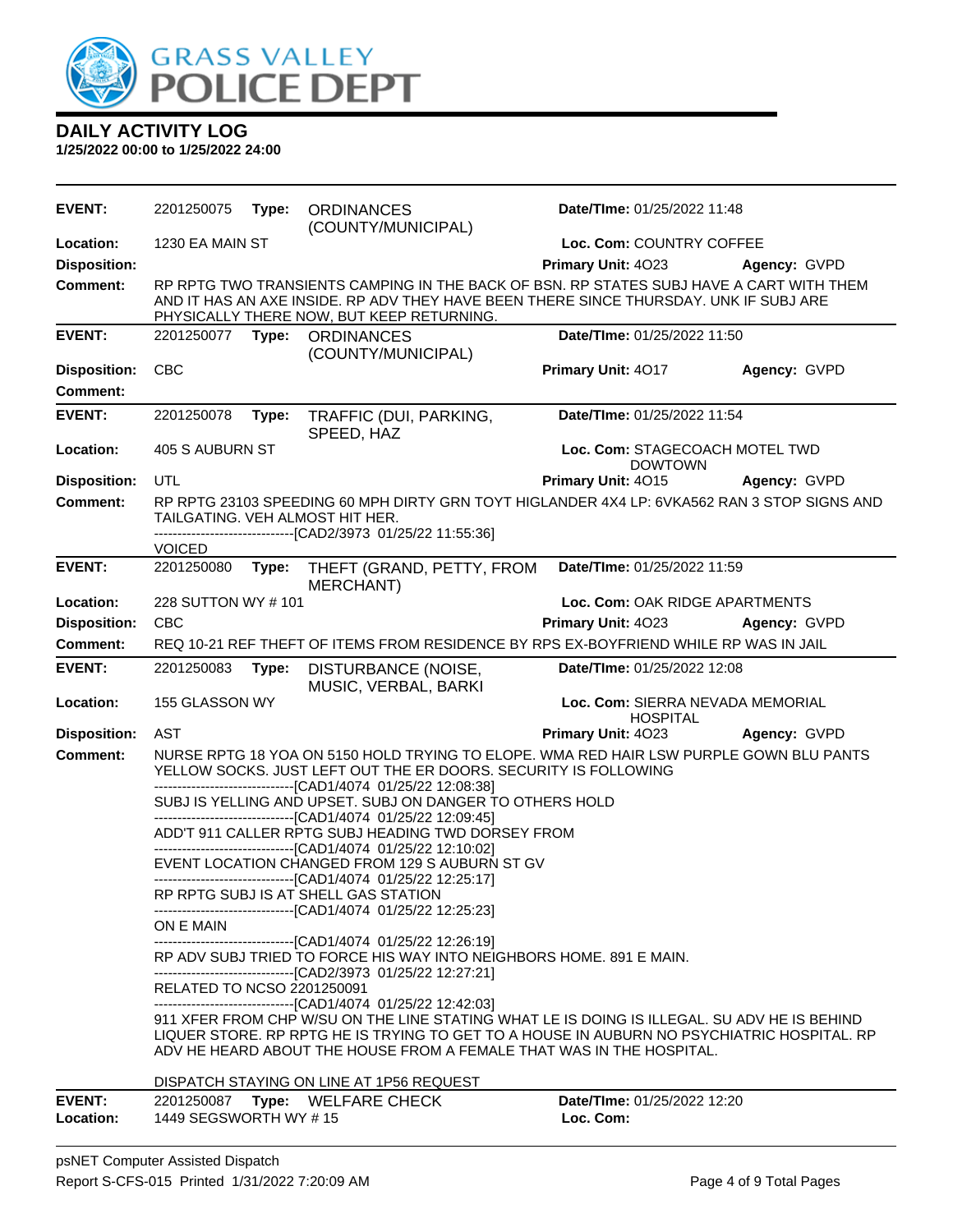

| <b>Disposition:</b>        | PEN WAITING FOR CALL BACK FROM RP                                                                                                                                                                                                                                                   | <b>Primary Unit: 4R6</b>                 | Agency: GVPD |
|----------------------------|-------------------------------------------------------------------------------------------------------------------------------------------------------------------------------------------------------------------------------------------------------------------------------------|------------------------------------------|--------------|
| <b>Comment:</b>            | MH AT CHAPA DE REQ WEL CHECK ON PATIENT WHO WAS 1146 YESTERDAY AND WOULDNT LET LE IN, RP<br>ADV THERE ARE 4 CHILDREN IN THE HOME. VI MEANS STATED WAS ALCOHOL.<br>--------------------------------[CAD1/4074 01/25/22 12:28:03]<br>WEL CHECK DONE YESTERDAY EVENT 2201240052        |                                          |              |
| <b>EVENT:</b>              | 2201250089 Type: WELFARE CHECK                                                                                                                                                                                                                                                      | Date/TIme: 01/25/2022 12:22              |              |
| Location:                  | 788 TAYLORVILLE RD                                                                                                                                                                                                                                                                  | Loc. Com: IFO PG&E                       |              |
| <b>Disposition:</b>        | <b>CBC</b>                                                                                                                                                                                                                                                                          | <b>Primary Unit: 405</b>                 | Agency: GVPD |
| <b>Comment:</b>            | MALE SUBJ ALONGSIDE ROADWAY, RP REQ WELFARE CHECK                                                                                                                                                                                                                                   |                                          |              |
|                            | ----------------------------------[CAD2/3973 01/25/22 12:22:31]<br>911 CALL REPORTING MALE LAYING ALONG ROADWAY AND MUMBLING, NOT RESPONDING WELL<br>-------------------------------[CAD2/3973 01/25/22 12:22:44]<br>EVENT LOCATION CHANGED FROM TAYLORVILLE RD/FREEMAN LN GV       |                                          |              |
|                            | -------------------------------[CAD2/3973 01/25/22 12:23:46]                                                                                                                                                                                                                        |                                          |              |
|                            | <b>VOICED</b>                                                                                                                                                                                                                                                                       |                                          |              |
|                            | ------------------------[CAD1/4074 01/25/22 12:31:52]<br>10-39 CALFIRE TO 1022                                                                                                                                                                                                      |                                          |              |
|                            | ------------------------------[4O5/MDT 01/25/22 12:41]                                                                                                                                                                                                                              |                                          |              |
|                            | REFUSED SERVICES OR TO MOVE. HE JUST WANTS TO SLEEP ON SHOULDER. HE IS NOT IN VIOLATION OF<br>CVC.                                                                                                                                                                                  |                                          |              |
| <b>EVENT:</b>              | 2201250102 Type: TRAFFIC (DUI, PARKING,<br>SPEED, HAZ                                                                                                                                                                                                                               | Date/TIme: 01/25/2022 13:06              |              |
| Location:                  | 49 STATE/WE MCKNIGHT WY                                                                                                                                                                                                                                                             | Loc. Com: SB                             |              |
| <b>Disposition:</b>        | <b>CBC LADDER ON1 LANE SHOULDER</b>                                                                                                                                                                                                                                                 | Primary Unit: 4017                       | Agency: GVPD |
| <b>Comment:</b>            | LADDER IN ROADWAY XFR CHP                                                                                                                                                                                                                                                           |                                          |              |
|                            | -------------------------------[CAD1/4074 01/25/22 13:09:24]<br><b>VOICED</b>                                                                                                                                                                                                       |                                          |              |
| <b>EVENT:</b>              | 2201250103 Type: FOLLOWUP                                                                                                                                                                                                                                                           | Date/TIme: 01/25/2022 13:06              |              |
| Location:                  | 110 ADAMS LN                                                                                                                                                                                                                                                                        | Loc. Com: BANNER ELECTRONICS             |              |
| <b>Disposition:</b>        | <b>CBC</b>                                                                                                                                                                                                                                                                          | Primary Unit: 4015                       | Agency: GVPD |
| <b>Comment:</b>            | RP REQ PERSONAL CTC FOR MORE EVIDENCE<br>CASE# G2200206                                                                                                                                                                                                                             |                                          |              |
| <b>EVENT:</b>              | 2201250105 Type:<br><b>SUSPICIOUS CIRCUMSTANCE</b><br>(VEHICLE, PERSON                                                                                                                                                                                                              | Date/TIme: 01/25/2022 13:09              |              |
| Location:                  | SLATE CREEK RD/RIDGE RD                                                                                                                                                                                                                                                             | Loc. Com:                                |              |
| <b>Disposition:</b>        | CBC                                                                                                                                                                                                                                                                                 | Primary Unit: 4D10                       | Agency: GVPD |
| <b>Comment:</b>            | RP REPORTING SEEING A VEH THAT SEEMED SUSPICIOUS AND RP GOT THE FEELING THEY WERE UP TO<br>NO GOOD, COULDNT ARTICULATE FURTHER OR WHY. VEH IS GRY FORD WITH PASSENGER REAR DOOR<br>DENTED/SMASHED // 7CMW571RP REQ 10-21<br>------------------------------[4D10/MDT 01/25/22 13:16] |                                          |              |
|                            | CONTACT MADE WITH RP. HE ADVISED THAT VEHICLE WAS DRIVING UNSAFE AND HE BELIEVED THEY MAY<br>HAVE JUST COMMITTED A CRIME OR INVOLVED IN CRIMINAL ACTIVITY. INFORMATION ONLY AT THIS POINT.<br><b>CBC</b>                                                                            |                                          |              |
| <b>EVENT:</b>              | 2201250106<br>Type:<br><b>SUBJECT STOP</b>                                                                                                                                                                                                                                          | Date/TIme: 01/25/2022 13:10              |              |
| Location:                  | <b>TAYLORVILLE</b>                                                                                                                                                                                                                                                                  | Loc. Com:                                |              |
| <b>Disposition:</b>        | CBC <sub>C4</sub>                                                                                                                                                                                                                                                                   | Primary Unit: 402                        | Agency: GVPD |
| <b>Comment:</b>            | SUBJ LAYING ON THE SHOULDER                                                                                                                                                                                                                                                         |                                          |              |
| <b>EVENT:</b><br>Location: | 2201250107<br>Type:<br>EXTRA PATROL<br>111 WE MCKNIGHT WY                                                                                                                                                                                                                           | Date/TIme: 01/25/2022 13:12<br>Loc. Com: |              |
| <b>Disposition:</b>        | CBC 98T                                                                                                                                                                                                                                                                             | Primary Unit: 4017                       | Agency: GVPD |
| <b>Comment:</b>            | --------------------------------[CAD1/4074 01/25/22 13:13:19]<br>EVENT LOCATION CHANGED FROM 111 W MCKNIGHT WY                                                                                                                                                                      |                                          |              |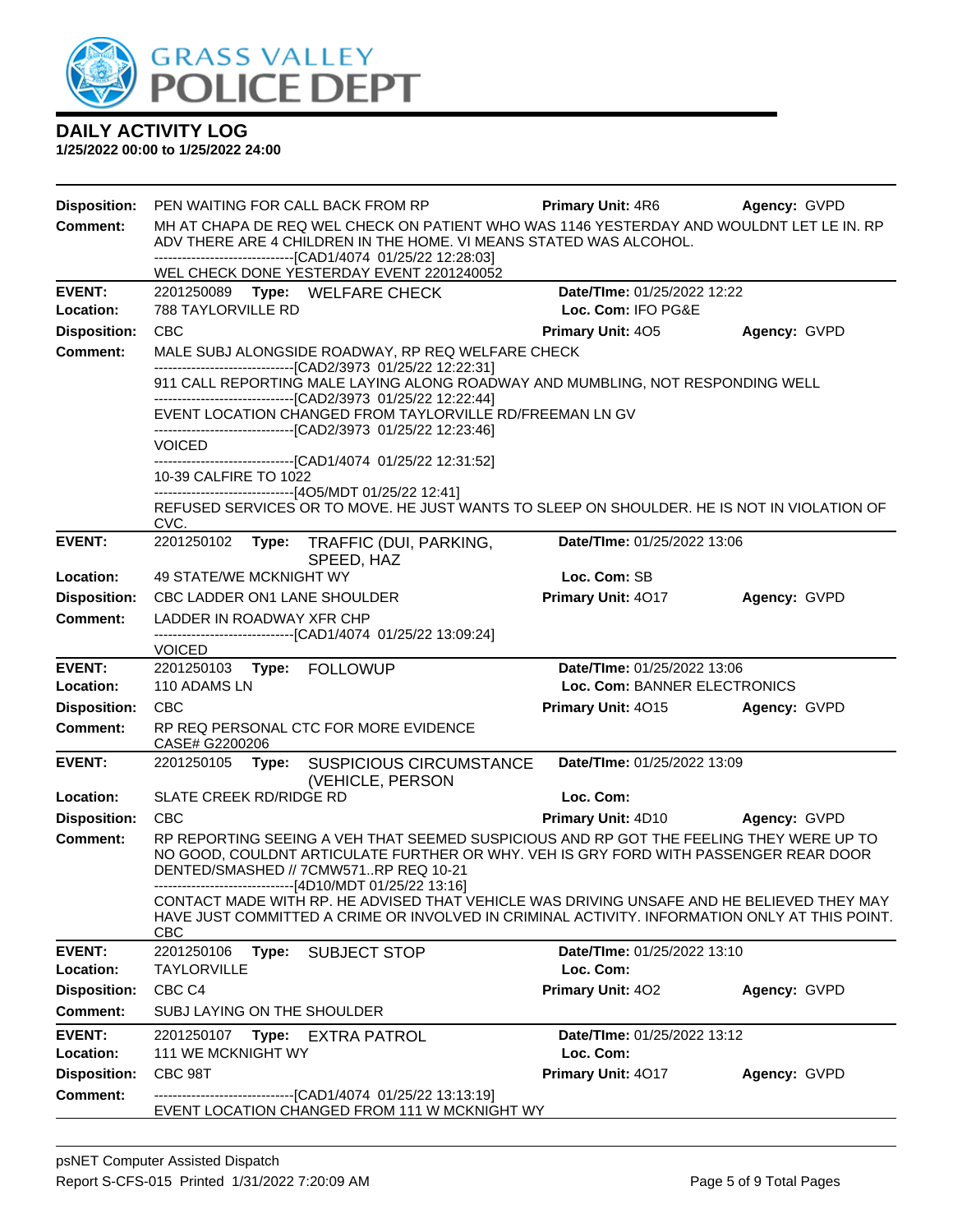

| EVENT:                           | 2201250121                                                                                                                                                                                                                                                                                                          | Type: | THEFT (GRAND, PETTY, FROM<br>MERCHANT)                                                                                                                                                                                                                                                                           | Date/TIme: 01/25/2022 14:01                   |              |  |
|----------------------------------|---------------------------------------------------------------------------------------------------------------------------------------------------------------------------------------------------------------------------------------------------------------------------------------------------------------------|-------|------------------------------------------------------------------------------------------------------------------------------------------------------------------------------------------------------------------------------------------------------------------------------------------------------------------|-----------------------------------------------|--------------|--|
| Location:                        | 276 GATES PL                                                                                                                                                                                                                                                                                                        |       | Loc. Com: SPIRIT EMPOWERMENT CENTER                                                                                                                                                                                                                                                                              |                                               |              |  |
| <b>Disposition:</b>              | <b>RPT</b>                                                                                                                                                                                                                                                                                                          |       |                                                                                                                                                                                                                                                                                                                  | Primary Unit: 4023                            | Agency: GVPD |  |
| Case No:                         | G2200211                                                                                                                                                                                                                                                                                                            |       |                                                                                                                                                                                                                                                                                                                  |                                               |              |  |
| <b>Comment:</b>                  | RP RPTG THEFT OF ORANGE/WHI STILL 20 INCH BAR CHAINSAW. RP ADV SU JUST WALKED OFF WITH IT<br>APPROX 20 AGO. NEG DESC<br>-------------------------------[CAD1/4074 01/25/22 14:26:41]<br>ISSUED CASE# G2200211 FOR AGENCY GVPD by UNIT 4O23                                                                          |       |                                                                                                                                                                                                                                                                                                                  |                                               |              |  |
| <b>EVENT:</b>                    |                                                                                                                                                                                                                                                                                                                     |       | 2201250122 Type: ALL OTHERS                                                                                                                                                                                                                                                                                      | Date/TIme: 01/25/2022 14:01                   |              |  |
| Location:                        | 145 GLASSON WY                                                                                                                                                                                                                                                                                                      |       |                                                                                                                                                                                                                                                                                                                  | Loc. Com: CSU                                 |              |  |
| <b>Disposition:</b>              | CBC 98M                                                                                                                                                                                                                                                                                                             |       |                                                                                                                                                                                                                                                                                                                  | Primary Unit: 4023                            | Agency: GVPD |  |
| <b>Comment:</b>                  | 911 OPEN LINE- NOTHING HEARD                                                                                                                                                                                                                                                                                        |       |                                                                                                                                                                                                                                                                                                                  |                                               |              |  |
|                                  | -------------------------------[CAD1/4074 01/25/22 14:03:19]<br>RP BAK O 911 ADV HE IS ON A 5150 HOLD AND DOESNT THINK HE SHOULD HAVE TO BE THERE ANYMORE.<br>RP ADV HE IS CONCERNED FOR HIS MOTHER, REQ 10-21.<br>-------------------------------[CAD1/4074 01/25/22 14:03:24]<br>EVENT CALL TYPE CHANGED FROM 911 |       |                                                                                                                                                                                                                                                                                                                  |                                               |              |  |
|                                  |                                                                                                                                                                                                                                                                                                                     |       | ------------------------------[4O23/MDT 01/25/22 15:32]<br>CSU REQ LE CONTACT SUBJECT IN PERSON. CONTACT MADE WITH SUBJECT WHO WAS C4 AND<br>REASSURED THAT HE IS IN A SAFE SPACE. SUBJECT ADVISED HE IS NOT A FLIGHT RISK AND DOES NOT<br>WANT TO GET IN TROUBLE WITH LE. ADVISED CSU TO CALL LE IF NEEDED. CBC |                                               |              |  |
| <b>EVENT:</b>                    | 2201250124                                                                                                                                                                                                                                                                                                          |       | Type: COMMUNITY POLICING<br><b>ACTION</b>                                                                                                                                                                                                                                                                        | Date/TIme: 01/25/2022 14:12                   |              |  |
| <b>Disposition:</b>              | <b>CBC</b>                                                                                                                                                                                                                                                                                                          |       |                                                                                                                                                                                                                                                                                                                  | Primary Unit: 402                             | Agency: GVPD |  |
| <b>Comment:</b>                  |                                                                                                                                                                                                                                                                                                                     |       |                                                                                                                                                                                                                                                                                                                  |                                               |              |  |
| <b>EVENT:</b>                    | 2201250137                                                                                                                                                                                                                                                                                                          | Type: | <b>COMMUNITY POLICING</b>                                                                                                                                                                                                                                                                                        | Date/TIme: 01/25/2022 15:04                   |              |  |
|                                  |                                                                                                                                                                                                                                                                                                                     |       |                                                                                                                                                                                                                                                                                                                  |                                               |              |  |
| <b>Disposition:</b>              | <b>CBC</b>                                                                                                                                                                                                                                                                                                          |       | <b>ACTION</b>                                                                                                                                                                                                                                                                                                    | Primary Unit: 402                             | Agency: GVPD |  |
| Comment:                         |                                                                                                                                                                                                                                                                                                                     |       |                                                                                                                                                                                                                                                                                                                  |                                               |              |  |
| <b>EVENT:</b>                    | 2201250139                                                                                                                                                                                                                                                                                                          |       | Type: TRAFFIC ACCIDENT                                                                                                                                                                                                                                                                                           | Date/TIme: 01/25/2022 15:22                   |              |  |
| Location:                        | EA MAIN ST/SIERRA COLLEGE DR                                                                                                                                                                                                                                                                                        |       |                                                                                                                                                                                                                                                                                                                  | Loc. Com:                                     |              |  |
| <b>Disposition:</b>              | <b>RPT</b>                                                                                                                                                                                                                                                                                                          |       |                                                                                                                                                                                                                                                                                                                  | Primary Unit: 4D10                            | Agency: GVPD |  |
| Case No:                         | G2200212                                                                                                                                                                                                                                                                                                            |       |                                                                                                                                                                                                                                                                                                                  |                                               |              |  |
| Comment:                         |                                                                                                                                                                                                                                                                                                                     |       | RP REPORTING A VEH HIT HIS FAMILY MEMBERS AND TOOK OFF. RP STANDING BY IN CHAPA DE PARKING<br>LOT NEAR WHI NISSAN ALTIMA, UNK SUSP VEH OR DOT.                                                                                                                                                                   |                                               |              |  |
|                                  |                                                                                                                                                                                                                                                                                                                     |       | ---------------------------[CAD1/4074_01/25/22 15:37:28]<br>ISSUED CASE# G2200212 FOR AGENCY GVPD by UNIT 4D10                                                                                                                                                                                                   |                                               |              |  |
| <b>EVENT:</b>                    | 2201250141                                                                                                                                                                                                                                                                                                          | Type: | 911 UNKNOWN                                                                                                                                                                                                                                                                                                      | Date/TIme: 01/25/2022 15:37                   |              |  |
| Location:                        | 18 JUAN WY                                                                                                                                                                                                                                                                                                          |       | (HANGUPS, ABAN'S)                                                                                                                                                                                                                                                                                                | Loc. Com:                                     |              |  |
| <b>Disposition:</b>              | INF BEAT OFC ADV                                                                                                                                                                                                                                                                                                    |       |                                                                                                                                                                                                                                                                                                                  | <b>Primary Unit:</b>                          | Agency: GVPD |  |
| <b>Comment:</b>                  | ON CB WENT TO VM                                                                                                                                                                                                                                                                                                    |       | 911 CALLER ADV "SORRY WRONG MISSED CALL" AND DISCONNECTD<br>-----------------------[CAD1/4074_01/25/22 15:38:29]                                                                                                                                                                                                 |                                               |              |  |
|                                  |                                                                                                                                                                                                                                                                                                                     |       | ***** EVENT CLOSED BY CAD1 WITH COMMENT-BEAT OFC ADV                                                                                                                                                                                                                                                             |                                               |              |  |
| <b>EVENT:</b>                    |                                                                                                                                                                                                                                                                                                                     |       |                                                                                                                                                                                                                                                                                                                  | Date/TIme: 01/25/2022 16:04                   |              |  |
| Location:<br><b>Disposition:</b> | 105 NEAL ST<br><b>CBC</b>                                                                                                                                                                                                                                                                                           |       |                                                                                                                                                                                                                                                                                                                  | Loc. Com: SAFEWAY<br><b>Primary Unit: 402</b> | Agency: GVPD |  |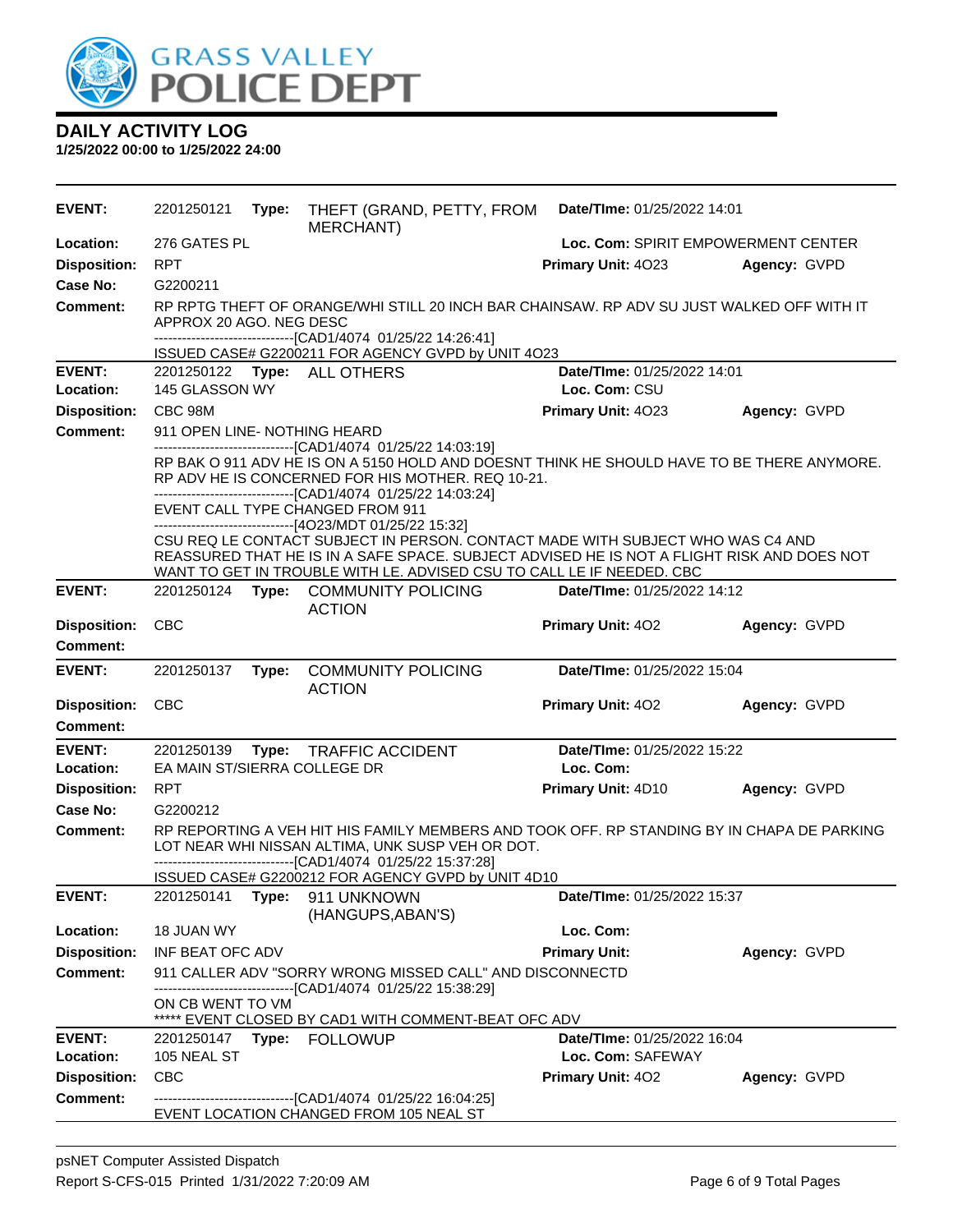

**1/25/2022 00:00 to 1/25/2022 24:00**

| <b>EVENT:</b>       |                                |       | 2201250148    Type: 911    UNKNOWN<br>(HANGUPS, ABAN'S)      | Date/TIme: 01/25/2022 16:05                                                                                                                                                                                                                                                                                                                                       |              |
|---------------------|--------------------------------|-------|--------------------------------------------------------------|-------------------------------------------------------------------------------------------------------------------------------------------------------------------------------------------------------------------------------------------------------------------------------------------------------------------------------------------------------------------|--------------|
| Location:           | 18640 NORLENE WY               |       |                                                              | Loc. Com:                                                                                                                                                                                                                                                                                                                                                         |              |
| <b>Disposition:</b> | <b>HBD</b>                     |       |                                                              | <b>Primary Unit:</b>                                                                                                                                                                                                                                                                                                                                              | Agency: GVPD |
| <b>Comment:</b>     | 911 ABAN                       |       |                                                              |                                                                                                                                                                                                                                                                                                                                                                   |              |
|                     | VM LEEFT ON CB                 |       |                                                              |                                                                                                                                                                                                                                                                                                                                                                   |              |
|                     |                                |       | -------------------------------[CAD1/4074 01/25/22 16:20:11] |                                                                                                                                                                                                                                                                                                                                                                   |              |
|                     | <b>NEG HIST W/NUMBER</b>       |       | -------------------------------[CAD1/4074 01/25/22 16:26:27] |                                                                                                                                                                                                                                                                                                                                                                   |              |
|                     |                                |       |                                                              | EVENT LOCATION CHANGED FROM LAT: 39.23408200 LONG: -121.039112 GRASS VALLEY                                                                                                                                                                                                                                                                                       |              |
|                     |                                |       | -------------------------------[CAD1/4074 01/25/22 16:26:41] |                                                                                                                                                                                                                                                                                                                                                                   |              |
|                     | ***** EVENT CLOSED BY CAD1     |       | RP CALLED BACK AND ADV C4, ACCIDENTAL                        |                                                                                                                                                                                                                                                                                                                                                                   |              |
| <b>EVENT:</b>       | 2201250149 <b>Type:</b>        |       | DISTURBANCE (NOISE,<br>MUSIC, VERBAL, BARKI                  | Date/TIme: 01/25/2022 16:05                                                                                                                                                                                                                                                                                                                                       |              |
| Location:           | 323 NORTHSTAR PL               |       |                                                              | Loc. Com:                                                                                                                                                                                                                                                                                                                                                         |              |
| <b>Disposition:</b> |                                |       |                                                              | <b>Primary Unit:</b>                                                                                                                                                                                                                                                                                                                                              | Agency: GVPD |
| <b>Comment:</b>     | <b>FRONT DOOR</b>              |       |                                                              | 911 REPORTING XRAY HAS JUST COMEONTO THE PROPERTY CLAIMING SHE KNOWS SOMEONE AT THE<br>PREMIS BUT PER RP NO ONE THERE KNOWS WHO SHE IS  WFA// 60'S// DARK HAIR // RED JACKET AND IS<br>CARRYING AROUND A CHIHUAHUA // NEG WEAPONS SEEN PRIOR TO CALL RP STATES THE SUBJ<br>OPENED THE RPS FRONT DOOR AND TRIED WALKING IN, SUBJ IS CURR STANDING OUTSIDE THE RP'S |              |
| <b>EVENT:</b>       | 2201250151                     | Type: | <b>ORDINANCES</b><br>(COUNTY/MUNICIPAL)                      | Date/TIme: 01/25/2022 16:10                                                                                                                                                                                                                                                                                                                                       |              |
| Location:           | 1230 EA MAIN ST                |       |                                                              | Loc. Com: COUNTRY COPY                                                                                                                                                                                                                                                                                                                                            |              |
| <b>Disposition:</b> | CBC 98T                        |       |                                                              | <b>Primary Unit: 4017</b>                                                                                                                                                                                                                                                                                                                                         | Agency: GVPD |
| <b>Comment:</b>     | CAUSING 415.                   |       |                                                              | 911 CALLING ON BEHALF OF THE NEIGHBORING BUSINESS AND STATES THAT THE EMPLOYEES THERE ARE<br>SCARED BECAUSE THERE IS A TRANSIENT MALE BEHIND THE BUSINESS SMOKING H&S AND MAKING<br>EMPLOYEES UNCOMFORTABLE SINCE ITS GETTING DARK. NEG WEAPONS, SUBJ NOT BEING VIOLENT OR                                                                                        |              |
| <b>EVENT:</b>       | 2201250152                     |       | Type: TRAFFIC (DUI, PARKING,<br>SPEED, HAZ                   | Date/TIme: 01/25/2022 16:13                                                                                                                                                                                                                                                                                                                                       |              |
| Location:           | 49/20 STATE/BRUNSWICK RD       |       |                                                              | Loc. Com: SB                                                                                                                                                                                                                                                                                                                                                      |              |
| <b>Disposition:</b> | <b>HBD</b>                     |       |                                                              | <b>Primary Unit:</b>                                                                                                                                                                                                                                                                                                                                              | Agency: GVPD |
| <b>Comment:</b>     |                                |       |                                                              | 911 REPORTING 23103 WHI SEDAN//UNK 28 SWERVING ALL OVER THE ROADWAY AND UNABLE TO                                                                                                                                                                                                                                                                                 |              |
|                     | <b>MAINTAIN LANES  XFR CHP</b> |       | -------------------------------[CAD2/3973 01/25/22 16:14:08] |                                                                                                                                                                                                                                                                                                                                                                   |              |
|                     |                                |       | VEH LAST SEEN EXITING DORSEY AND TURNING TWDS HOSPITAL       |                                                                                                                                                                                                                                                                                                                                                                   |              |
|                     | <b>VOICED</b>                  |       | -------------------------------[CAD1/4074 01/25/22 16:15:32] |                                                                                                                                                                                                                                                                                                                                                                   |              |
|                     | *****<br>EVENT CLOSED BY CAD1  |       |                                                              |                                                                                                                                                                                                                                                                                                                                                                   |              |
| <b>EVENT:</b>       | 2201250153                     | Type: | TRAFFIC (DUI, PARKING,<br>SPEED, HAZ                         | Date/TIme: 01/25/2022 16:15                                                                                                                                                                                                                                                                                                                                       |              |
| Location:           | GLENWOOD RD/GLENWOOD AV        |       |                                                              | Loc. Com:                                                                                                                                                                                                                                                                                                                                                         |              |
| <b>Disposition:</b> | GOA                            |       |                                                              | Primary Unit: 4023                                                                                                                                                                                                                                                                                                                                                | Agency: GVPD |
| <b>Comment:</b>     |                                |       | RP RPTG WHI SUV PARKED IFO FIRE HYDRANT                      |                                                                                                                                                                                                                                                                                                                                                                   |              |
| <b>EVENT:</b>       | 2201250157                     | Type: | <b>ORDINANCES</b><br>(COUNTY/MUNICIPAL)                      | Date/TIme: 01/25/2022 16:30                                                                                                                                                                                                                                                                                                                                       |              |
| Location:           | 880 SUTTON WY                  |       |                                                              | Loc. Com: WALGREENS                                                                                                                                                                                                                                                                                                                                               |              |
| <b>Disposition:</b> | CBC MOVED ALONG 98T            |       |                                                              | Primary Unit: 4D10                                                                                                                                                                                                                                                                                                                                                | Agency: GVPD |
| <b>Comment:</b>     |                                |       | STEALING ITEMS. SUBJ'S ARE NOT VIOLENT AND NEG WEAPONS SEEN. | REPORTING LARGE HOMELESS ENCAMPMENT OUT FRONT OF BUSINESS AND SUBJ'S KEEP COMING IN AND                                                                                                                                                                                                                                                                           |              |

psNET Computer Assisted Dispatch Report S-CFS-015 Printed 1/31/2022 7:20:09 AM Page 7 of 9 Total Pages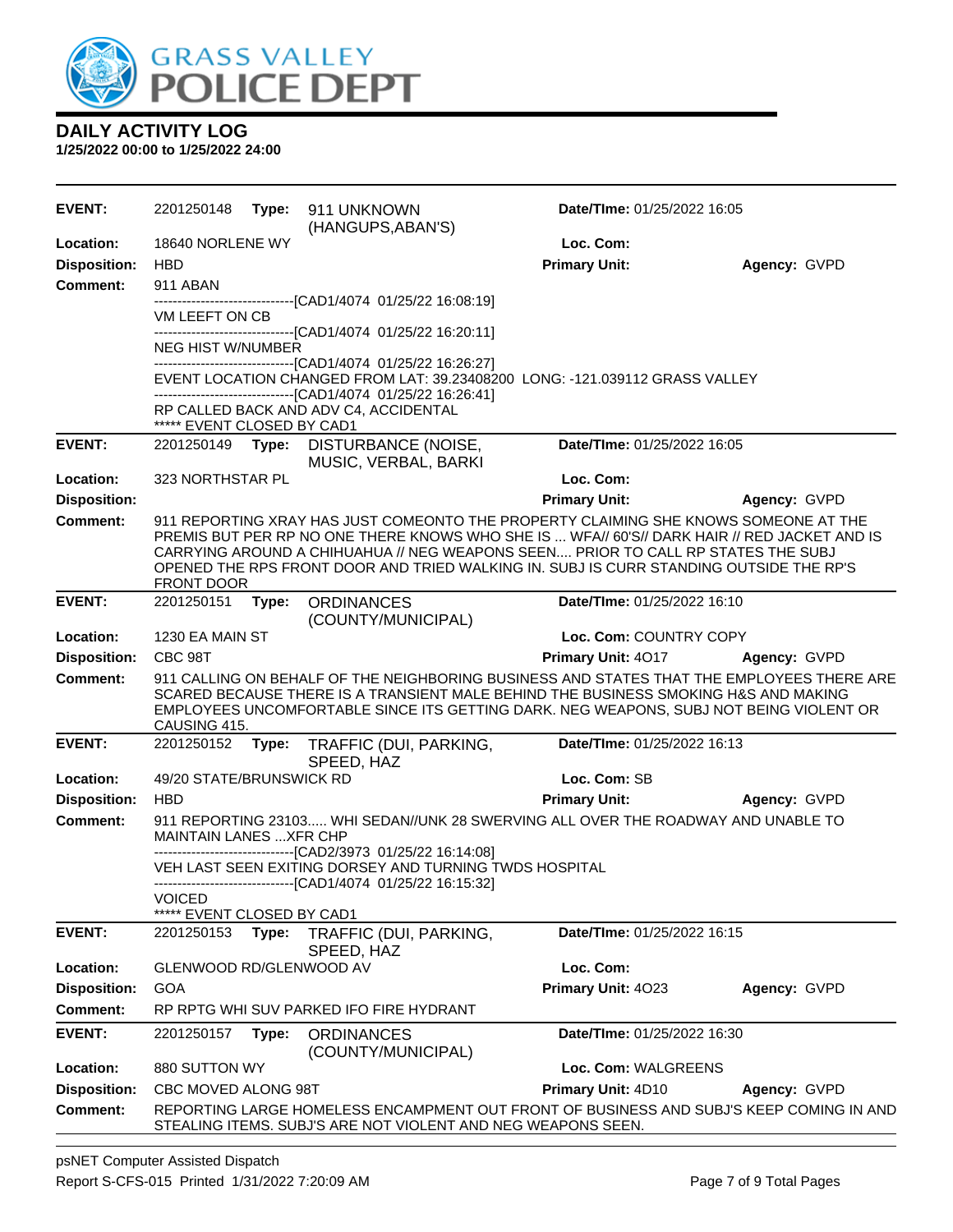

| <b>EVENT:</b><br>Location: | 2201250164 Type: TRAFFIC ACCIDENT<br>ALLISON RANCH RD/MILL ST                                                                           |                                                                                            | Date/TIme: 01/25/2022 16:46<br>Loc. Com:            |              |
|----------------------------|-----------------------------------------------------------------------------------------------------------------------------------------|--------------------------------------------------------------------------------------------|-----------------------------------------------------|--------------|
| <b>Disposition:</b>        | <b>CBC CHP TO HANDLE</b>                                                                                                                |                                                                                            | Primary Unit: 4015                                  | Agency: GVPD |
| <b>Comment:</b>            | -------------------------------[CAD2/3973 01/25/22 16:47:00]                                                                            | 911 REPORTING ROLLOVER TC WITH JUVS INSIDE VEH  XFR CALFIRE                                |                                                     |              |
|                            | ARE STILL INSIDE VEH                                                                                                                    | PER RP THERE ARE TWO JUV'S INVOLVED, RP HAS GOTTEN 1 JUV OUT, THE DRIVER AND ANOTHER VEH   |                                                     |              |
|                            | ------------------------------[CAD1/4074 01/25/22 16:47:11]<br>4015 ADV<br>-------------------------------[CAD1/4074 01/25/22 16:48:15] |                                                                                            |                                                     |              |
|                            | ADD'T 911 RPTG SAME FAR AWAY<br>-------------------------------[CAD2/3973 01/25/22 16:49:47]                                            |                                                                                            |                                                     |              |
|                            | 1039 CHP<br>------------------------------[CAD2/3973 01/25/22 16:50:27]                                                                 |                                                                                            |                                                     |              |
|                            | CHP LOG 821                                                                                                                             | ------------------------------[MERGED CAD2/3973 01/25/2022 16:54:46]                       |                                                     |              |
|                            | MERGED 2201250162 TYPE: 911<br>LOCATION: LAT: 39.19666500 LONG: -121.067984                                                             |                                                                                            |                                                     |              |
|                            | RP: PHONE: 2882319 (650)<br><b>COMMENTS: 911 HANGUP</b>                                                                                 |                                                                                            |                                                     |              |
| <b>EVENT:</b>              | 2201250171 Type: TRAFFIC (DUI, PARKING,                                                                                                 | SPEED, HAZ                                                                                 | Date/TIme: 01/25/2022 17:23                         |              |
| Location:                  | 49/20 STATE/BRUNSWICK RD                                                                                                                |                                                                                            | Loc. Com: NB                                        |              |
| <b>Disposition:</b>        | <b>HBD</b>                                                                                                                              |                                                                                            | <b>Primary Unit:</b>                                | Agency: GVPD |
| <b>Comment:</b>            | 911 CALLER RPTG DISABLED/XFER TO CHP                                                                                                    |                                                                                            |                                                     |              |
|                            | -------------------------------[CAD1/4074 01/25/22 17:26:10]<br>EVENT CALL TYPE CHANGED FROM 911<br>***** EVENT CLOSED BY CAD1          |                                                                                            |                                                     |              |
| <b>EVENT:</b>              | 2201250174 Type: ANIMALS (ABUSE, LOOSE,                                                                                                 | FOUND, INJURED)                                                                            | Date/TIme: 01/25/2022 17:35                         |              |
| Location:                  | 1221 E MAIN ST # 26                                                                                                                     |                                                                                            | Loc. Com: HOLIDAY LODGE                             |              |
| <b>Disposition:</b>        | CBC                                                                                                                                     |                                                                                            | <b>Primary Unit: 4Z32</b>                           | Agency: GVPD |
| <b>Comment:</b>            | ------------------------------[CAD1/4074 01/25/22 17:35:24]                                                                             | EVENT LOCATION CHANGED FROM HOLIDAY LODGE 26                                               |                                                     |              |
| <b>EVENT:</b>              | 2201250175 Type: ALARMS (SILENT, AUDIBLE,                                                                                               | <b>COMMERCIAL, RES</b>                                                                     | Date/TIme: 01/25/2022 17:41                         |              |
| Location:                  | 636 LINDEN AV                                                                                                                           |                                                                                            | Loc. Com: JACKMAN RESIDENCE                         |              |
| <b>Disposition:</b>        | CBC CTC W/RESP DAUGHTER                                                                                                                 |                                                                                            | <b>Primary Unit: 405</b>                            | Agency: GVPD |
| <b>Comment:</b>            | 10-33 AUD // FAMILY ROOM MOTION // RESP PENDING                                                                                         |                                                                                            |                                                     |              |
| <b>EVENT:</b>              | 2201250179 Type: TRAFFIC (DUI, PARKING,                                                                                                 | SPEED, HAZ                                                                                 | Date/TIme: 01/25/2022 18:11                         |              |
| Location:                  | <b>BRUNSWICK RD/OLD TUNNEL RD</b>                                                                                                       |                                                                                            | Loc. Com:                                           |              |
| <b>Disposition:</b>        | INF BEAT OFC OUT OF POSITION                                                                                                            |                                                                                            | <b>Primary Unit:</b>                                | Agency: GVPD |
| Comment:                   | TURNED ONTO OLD TUNNEL UP THE HILL.                                                                                                     | 911 CALLER RPTG 23103 DRIVER IN A WHI FORD TRUCK SPEEDING AND ALMOST RAN RP OF THE RD. DOT |                                                     |              |
|                            | -------------------------------[CAD1/4074 01/25/22 18:11:47]                                                                            |                                                                                            |                                                     |              |
|                            | <b>VOIOCED</b>                                                                                                                          |                                                                                            |                                                     |              |
| <b>EVENT:</b>              | 2201250183<br>Type:                                                                                                                     | ***** EVENT CLOSED BY CAD1 WITH COMMENT-BEAT OFC OUT OF POSITION<br>CITIZEN ASSIST (CIVIL  | Date/TIme: 01/25/2022 18:52                         |              |
|                            |                                                                                                                                         | STANDBY'S, LOCKOUT                                                                         |                                                     |              |
| Location:                  | 155 GLASSON WY                                                                                                                          |                                                                                            | Loc. Com: SIERRA NEVADA MEMORIAL<br><b>HOSPITAL</b> |              |
| <b>Disposition:</b>        | HBD LOG PER 4022                                                                                                                        |                                                                                            | <b>Primary Unit:</b>                                | Agency: GVPD |